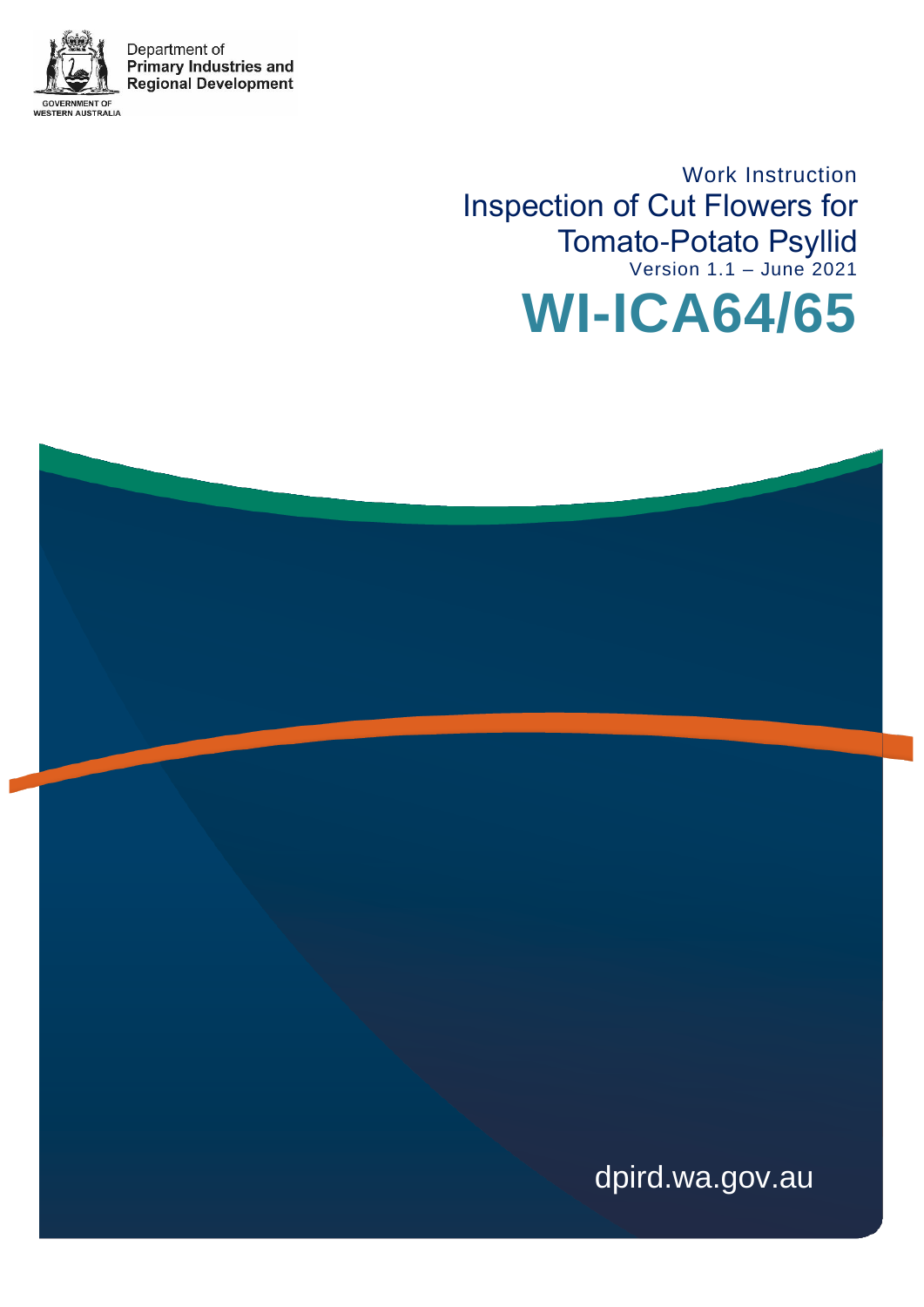

# **Revision Register**

| <b>Issue Number   Date of Issue</b> |            | <b>Amendments</b>                   |
|-------------------------------------|------------|-------------------------------------|
| 1.0                                 | 10/05/2018 | Initial Issue                       |
| 1 1                                 | 02/06/2021 | Addition of ICA65. Updated template |

# **Important disclaimer**

The Chief Executive Officer of the Department of Primary Industries and Regional Development and the State of Western Australia accept no liability whatsoever by reason of negligence or otherwise arising from the use or release of this information or any part of it.

Copyright © Western Australian Agriculture Authority, 2021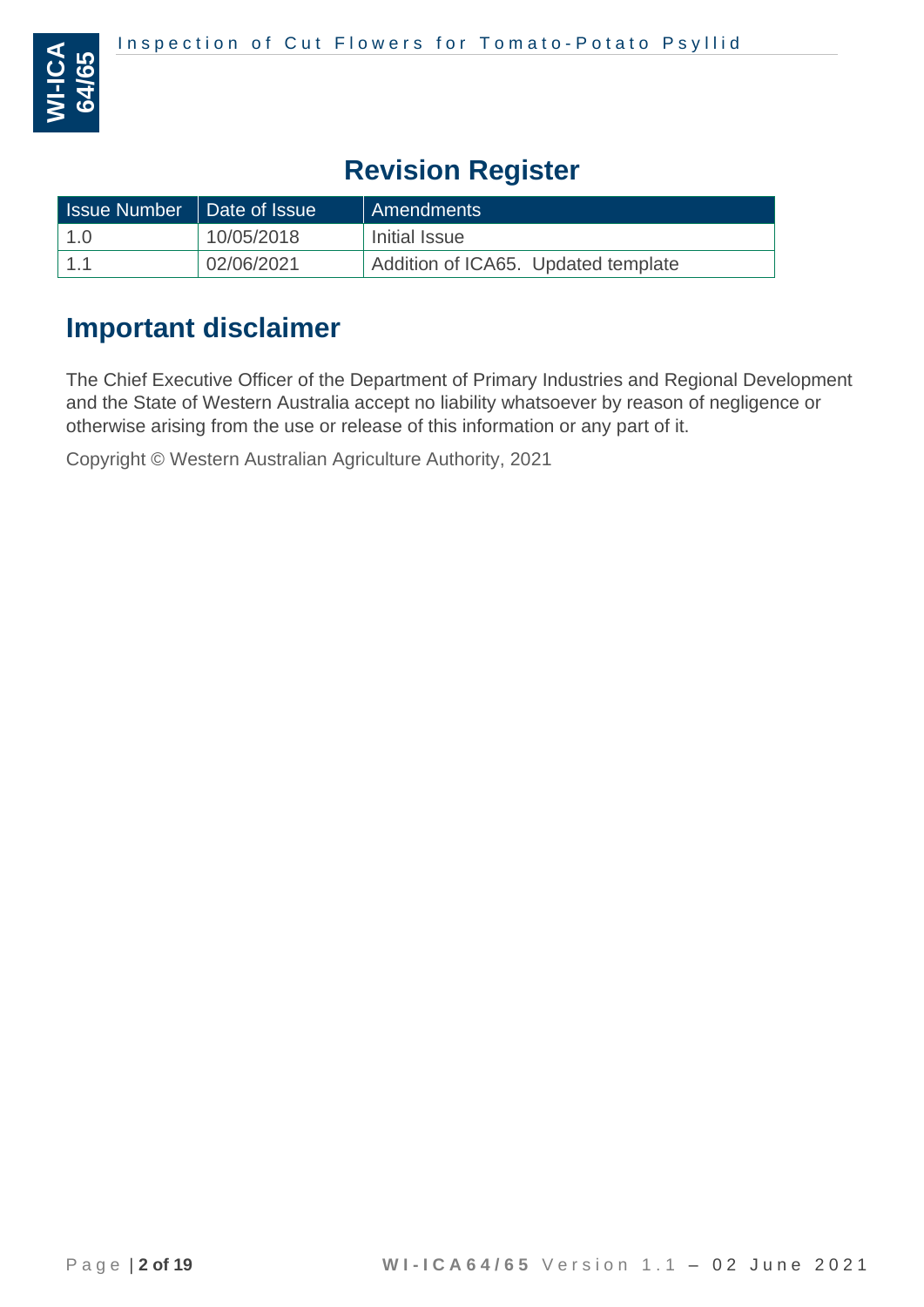

# **Contents**

| 1              |     |       |  |  |
|----------------|-----|-------|--|--|
| $\overline{2}$ |     |       |  |  |
| 3              |     |       |  |  |
| $\overline{4}$ |     |       |  |  |
| 5              |     |       |  |  |
| 6              |     |       |  |  |
|                | 6.1 |       |  |  |
|                |     | 6.1.1 |  |  |
|                |     | 6.1.2 |  |  |
|                |     | 6.1.3 |  |  |
|                |     | 6.1.4 |  |  |
|                | 6.2 |       |  |  |
|                | 6.3 |       |  |  |
|                | 6.4 |       |  |  |
|                | 6.5 |       |  |  |
|                | 6.6 |       |  |  |
|                |     | 6.6.1 |  |  |
|                | 6.7 |       |  |  |
| $\overline{7}$ |     |       |  |  |
|                |     |       |  |  |
|                |     |       |  |  |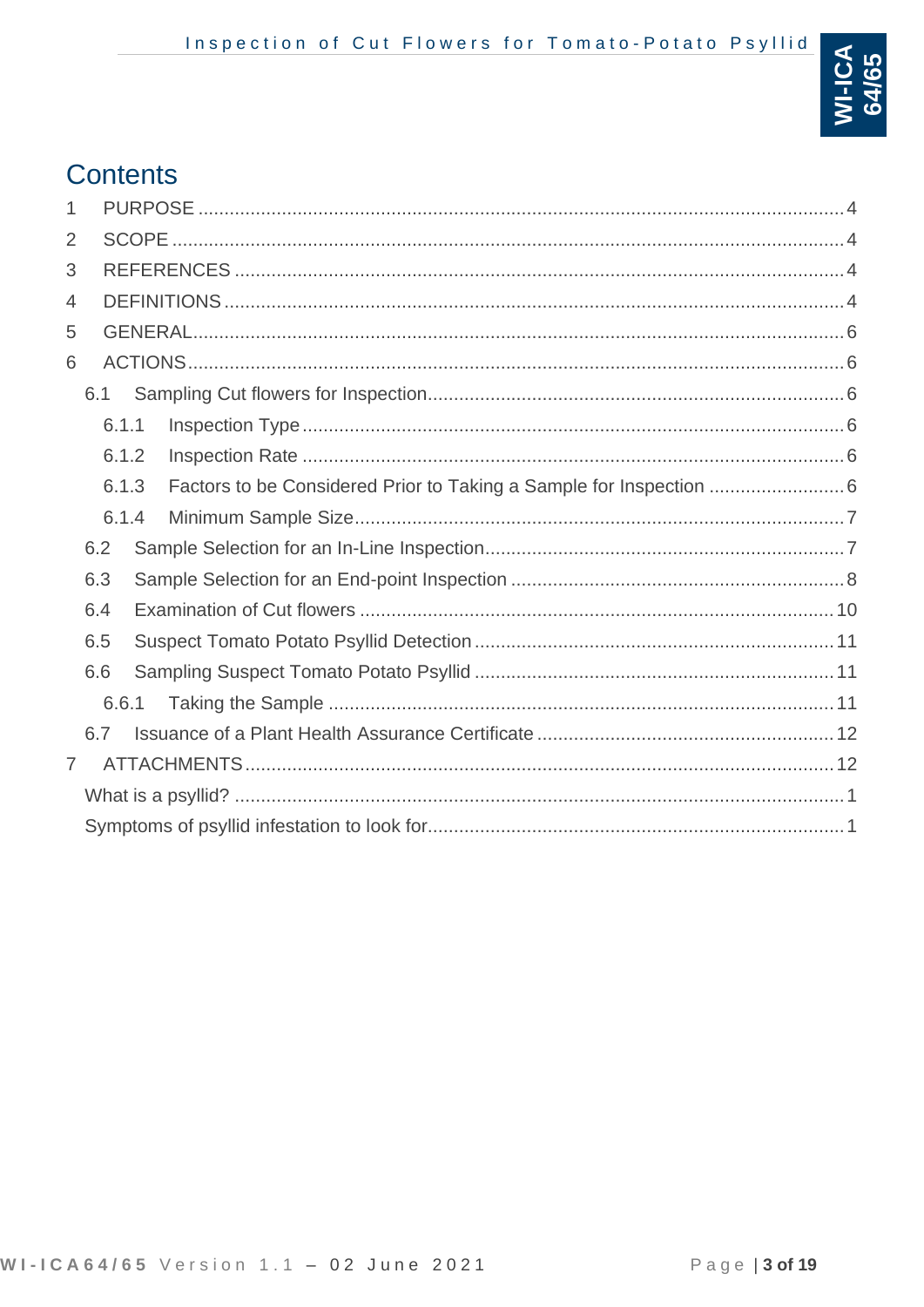

## <span id="page-3-0"></span>**PURPOSE**

The purpose of this work instruction is to provide guidelines for the inspection of cut flowers for tomato potato psyllid. This instruction does not encompass specific protocol inspections for other pests or disease that may be required for some States or Territories.

## <span id="page-3-1"></span>2 SCOPE

This work instruction covers the requirements for the inspection of cut flowers requiring certification for freedom from tomato potato psyllid and movement from Western Australia to another State of Territory within Australia by an **Authorised Inspection Person***.*

### <span id="page-3-2"></span>3 REFERENCES

| <b>WI-QA015</b> | Guidelines for Completion of Plant Health Assurance<br>Certificates               |
|-----------------|-----------------------------------------------------------------------------------|
| <b>ICA-64</b>   | Post-Harvest Treatment and Inspection of Cut Flowers<br>for Tomato Potato Psyllid |
| <b>ICA-65</b>   | Fumigation of Cut Flowers with Ethyl Formate for<br><b>Tomato-Potato Psyllid</b>  |

### <span id="page-3-3"></span>4 DEFINITIONS

| <b>Authorised</b><br><b>Inspection Person</b> | means a person who has completed approved training<br>in the detection and recognition of tomato potato psyllid<br>and who is authorised to conduct inspections on behalf<br>of the Business by having their name and signature on<br>a register of Authorised Inspection Persons maintained<br>by the Business. |
|-----------------------------------------------|------------------------------------------------------------------------------------------------------------------------------------------------------------------------------------------------------------------------------------------------------------------------------------------------------------------|
| approved taxonomist                           | means a person who is approved by DPIRD and is<br>listed on the DPIRD Plant Health Register of Approved<br>Taxonomists.                                                                                                                                                                                          |
| <b>Assurance Certificate</b>                  | means a Plant Health Assurance Certificate                                                                                                                                                                                                                                                                       |
| <b>Authorised Signatory</b>                   | means a person whose name and specimen signature<br>is included as an Authorised Signatory on the<br>business's application for accreditation.                                                                                                                                                                   |
| <b>business</b>                               | means the legal entity responsible for the operation of<br>the facility and the ICA arrangement detailed in the<br>Business' Application for Accreditation.                                                                                                                                                      |
| certified/certification                       | means covered by a valid Plant Health Assurance<br>Certificate                                                                                                                                                                                                                                                   |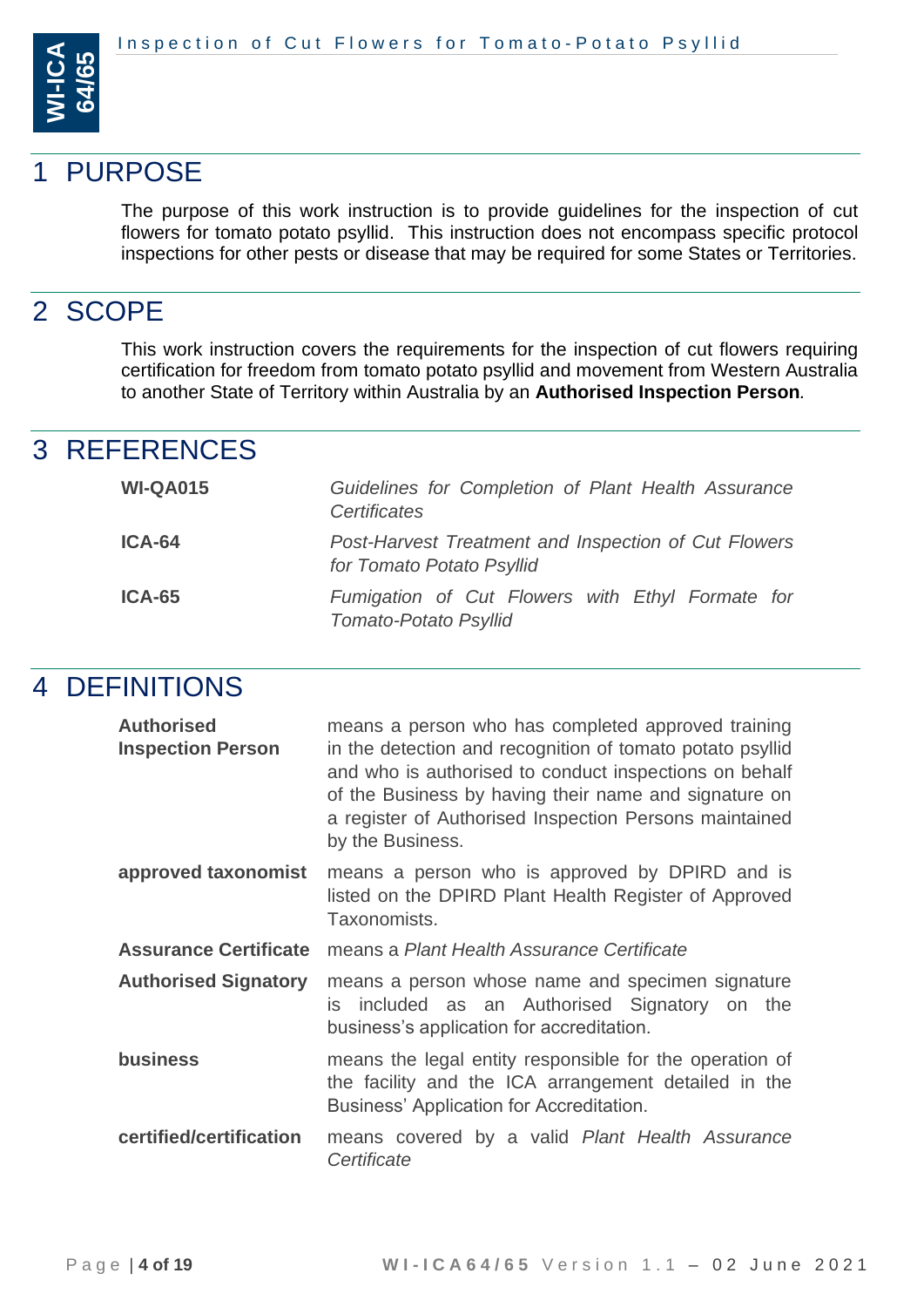

| consignment           | means a quantity of packed produce described on one<br>Plant Health Assurance Certificate by a single<br>consignee.                                                                                     |
|-----------------------|---------------------------------------------------------------------------------------------------------------------------------------------------------------------------------------------------------|
|                       | A consignment may contain a number of lots.                                                                                                                                                             |
| <b>DPIRD</b>          | means the Department of Primary Industries and<br>Regional Development - Western Australia.                                                                                                             |
| end-point inspection  | means the process by which a representative sample is<br>drawn and inspected from the finalised consignment<br>prior to certification.                                                                  |
| facility              | means the location where cut flowers are assembled,<br>inspected, securely stored, certified and dispatched.                                                                                            |
| homogeneous           | means produce that is all of the same or similar kind or<br>nature.                                                                                                                                     |
| <b>ICA</b>            | means Interstate Certification Assurance.                                                                                                                                                               |
| in-line inspection    | means the process by which a representative sample of<br>packed product is drawn from a lot and inspected during<br>the processing and packing of the produce.                                          |
| inspection            | means the act of inspecting produce to determine if the<br>entry conditions or tomato potato psyllid freedom<br>requirements of the importing State or Territory have<br>been met.                      |
| lot                   | means a quantity of homogeneous product assembled<br>for inspection at one place at one time. A lot could<br>consist<br><b>of</b><br>product<br>from<br>one<br>more<br>or<br>growers/blocks/properties. |
| tomato potato psyllid | means all stages of Bactericera cockerelli including egg,<br>nymph and adult.                                                                                                                           |
| <b>TPP</b>            | means tomato potato psyllid.                                                                                                                                                                            |
| package               | means the complete outer covering or container used to<br>transport and market the produce.                                                                                                             |
| packed product        | means produce that has been packed into its final<br>package                                                                                                                                            |
| produce               | means cut flowers and foliage, but excludes seeds,<br>underground parts and dried or processed<br>plant<br>materials.                                                                                   |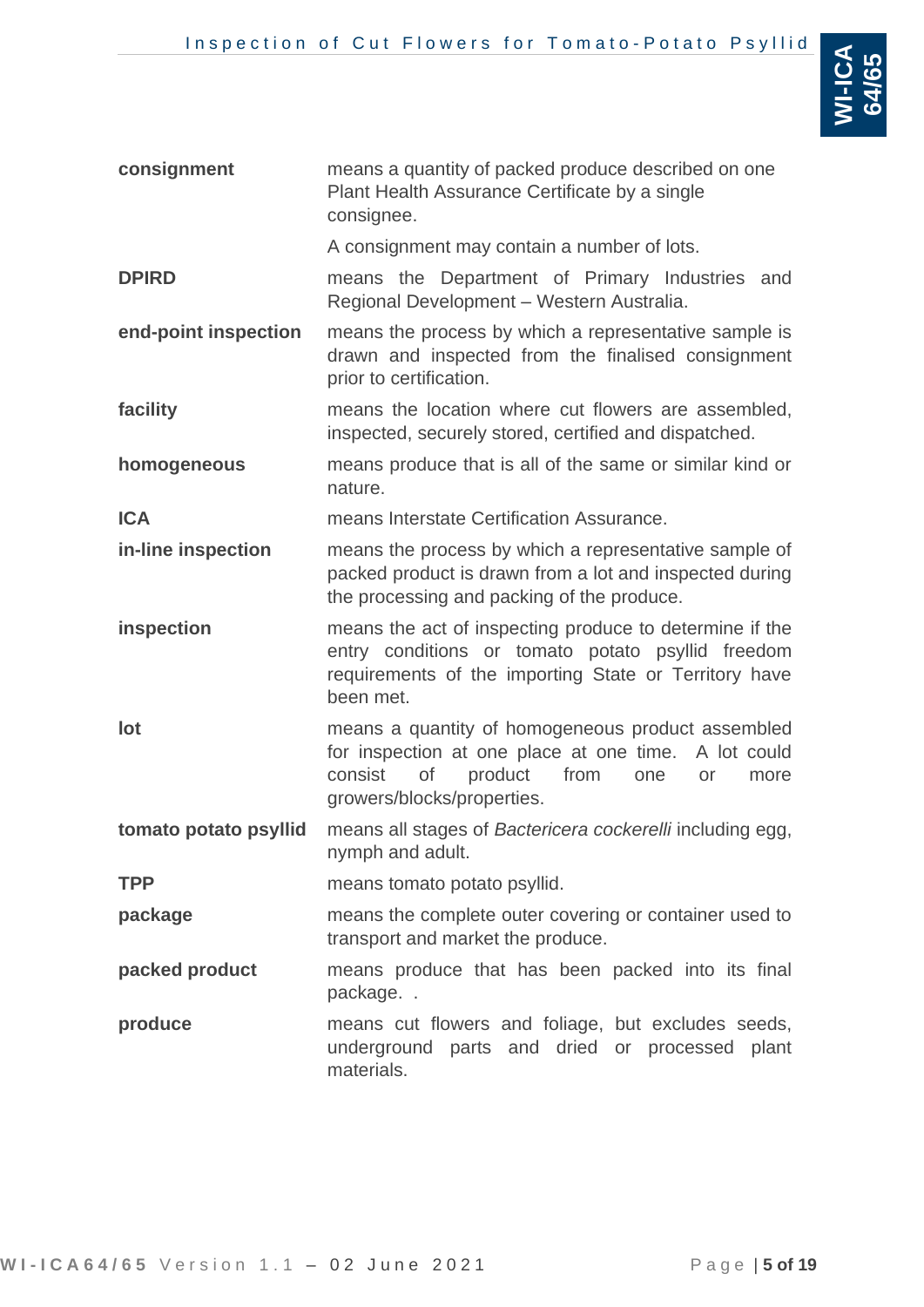

| <b>Plant Health</b><br><b>Assurance Certificate</b> | means a certificate issued by an Authorised Signatory<br>under an ICA arrangement stating that the plant or other<br>thing described on the certificate meets a specified<br>treatment, condition, pest or area freedom or other<br>requirement. |
|-----------------------------------------------------|--------------------------------------------------------------------------------------------------------------------------------------------------------------------------------------------------------------------------------------------------|
| psyllids                                            | means all stages of psyllid spp. including egg, nymph<br>and adult.                                                                                                                                                                              |
| unit (cut flowers)                                  | means a single cut stem with flowers and/or foliage<br>attached.                                                                                                                                                                                 |

## <span id="page-5-0"></span>5 GENERAL

This Work Instruction refers to key elements of the Interstate Certification Assurance Operational Procedures *Post-Harvest Treatment and Inspection of Cut Flowers for Tomato Potato Psyllid* [ICA-64] and *Fumigation of Cut Flowers with Ethyl Formate for Tomato-Potato Psyllid* [ICA-65] that require further explanation to a task or activity. Persons responsible **must** ensure they refer to the relevant sections of the Operational Procedure before applying any task in this Work Instruction.

# <span id="page-5-1"></span>6 ACTIONS

#### <span id="page-5-2"></span>6.1 Sampling Cut flowers for Inspection

#### <span id="page-5-3"></span>**6.1.1 Inspection Type**

The **Authorised Inspection Person shall** inspect cut flowers by one of two types.

- 1. End-point inspection; or
- 2. In-line inspection.

#### <span id="page-5-4"></span>**6.1.2 Inspection Rate**

The **Authorised Inspection Person shall** inspect cut flowers by end-point or in-line inspections at one of the following rates:

- 600 units; or
- 2% of the number of packages.

#### <span id="page-5-5"></span>**6.1.3 Factors to be Considered Prior to Taking a Sample for Inspection**

An **Authorised Inspection Person** may be presented with a mixed consignment or lot from which they will be required to draw a sample and inspect.

Mixed consignments and lots present unique problems regarding homogeneity and require special consideration with regard to sampling.

The **Authorised Inspection Person shall** consider the following factors when making a decision on how to sample from a mixed consignment or lot: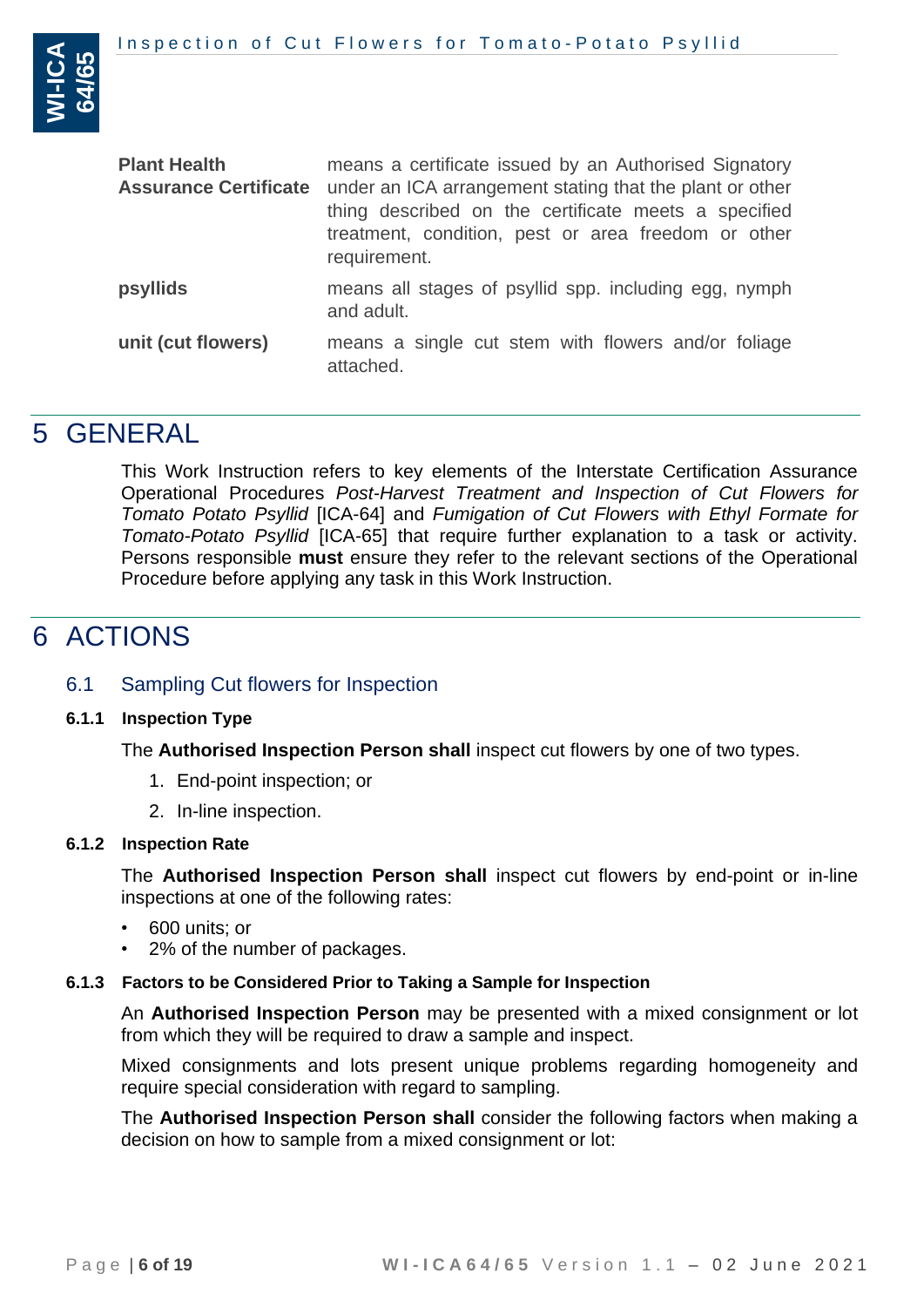

- treatments (where known) that have been applied to control certain pests and disease;
- history of previous tomato potato psyllid detections (where known) associated with a particular production area, cut flower or foliage type or grower;
- the quantity of a particular cut flower or foliage type within the lot or consignment; and
- the number of different growers/packers associated with the lot or consignment.

#### <span id="page-6-0"></span>**6.1.4 Minimum Sample Size**

A minimum of three (3) packages will be drawn when undertaking an inspection using the 2% sampling rate.

Where the **Authorised Inspection Person** identifies that the number of units in a consignment or lot is less than the required 600 units (i.e. pre-determined unit number inspection e.g. 600 units), the **Authorised Inspection Person shall** examine all units in the consignment.

#### <span id="page-6-1"></span>6.2 Sample Selection for an In-Line Inspection

An In-line inspection **shall** involve the selection and inspection of cut flowers drawn from a lot and inspected during the processing and packing of the product.

The **Authorised Inspection Person shall** sample packed product at the predetermined inspection rate [\(refer 6.1.2 Inspection Rate\)](#page-5-4) from the packing line and move the packed product to the inspection area for examination [\(refer 6.4 Examination of](#page-9-0) Cut flowers).

*The following are two examples of how to sample cut flowers during an In-line Inspection.*

*Example A – In-line 600 Unit Inspection*

*An Authorised Inspection Person is presented with 3000 cell trays of tomato seedlings of which three consignments consisting of 1000 trays each are to be consigned to Tasmania.* 

*The Certification Controller of the packing shed advises the Authorised Inspection Person that the packing period to pack the cell trays into cartons will be 3 hours. The Authorised Inspection Person calculates the rate at which the samples are to be drawn to obtain a 600 unit sample as follows:*

*The Authorised Inspection Person calculates:*

- *3 hour packing period for 3000 cell trays from one grower (one lot)*
- *600 units are to be drawn prior to packing over a 3 hour packing period = 100 units per ½ hour*
- *one cell tray = one unit*

*100 cell trays will need to be drawn every ½ hour from the processing line prior to packing the cell trays into cartons.* 

*The Authorised Inspection Person examines 100% of each cell tray (unit) until the required 100 cell trays (units) have been reached for each interval. The Authorised Inspection Person shall not examine more than 100 trays (units) at each interval.* 

*Note: The sampling rate selected has provided sufficient time to fully inspect the units as they are drawn during each period.*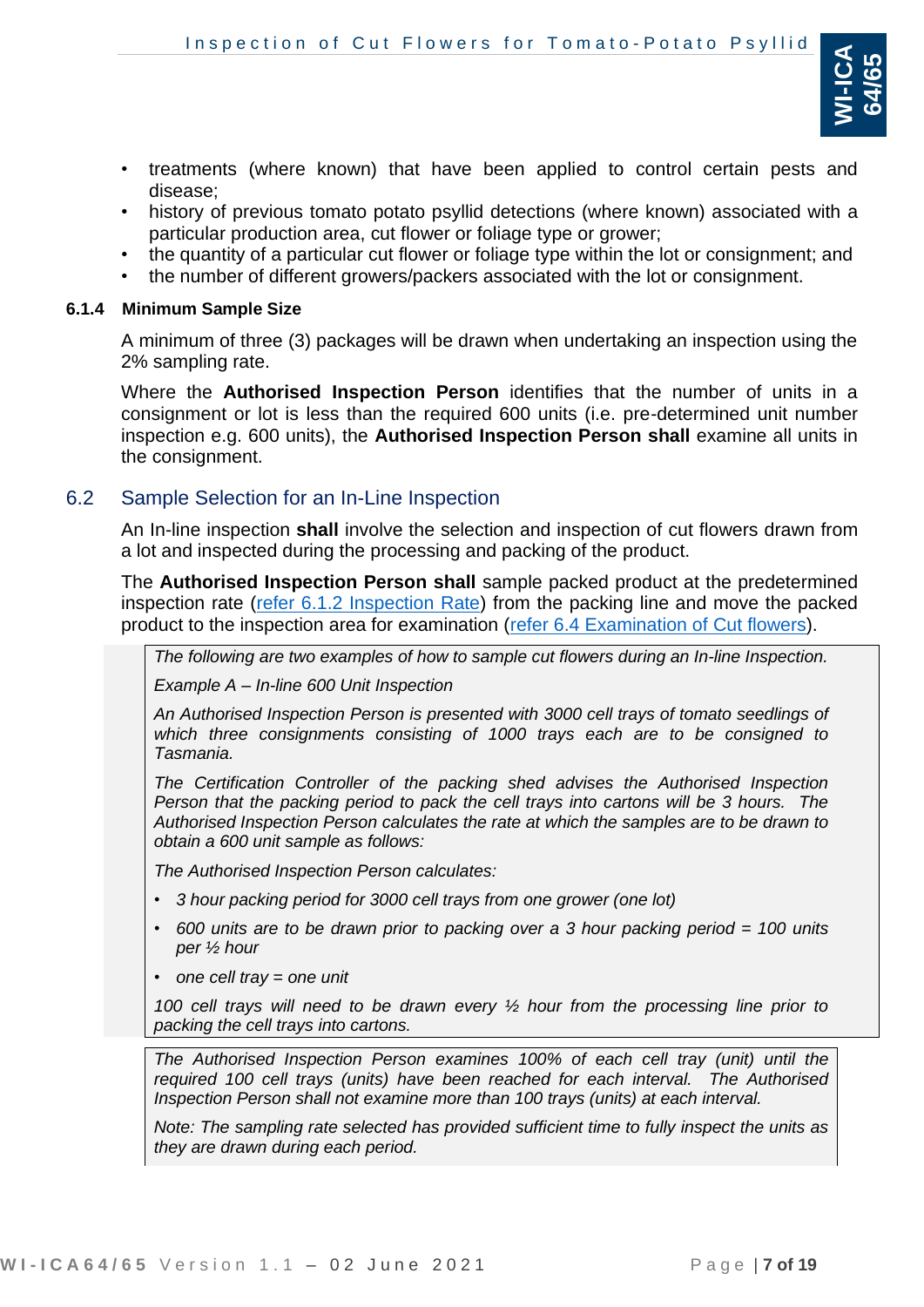*(Refer Attachment 1 for the completed Tomato Potato Psyllid Inspection Record for Example A)* 

*Example B – In-line 2% Inspection*

*An Authorised Inspection Person is presented with 1200 cell trays of tomato seedlings of which three consignments consisting of 400 cell trays each are to be consigned to South Australia.* 

*The Certification Controller of the packing shed advises the Authorised Inspection Person that the packing period to pack the cell trays into cartons will be 3 hours. The Authorised Inspection Person calculates the rate at which the samples are to be drawn from the processing line to obtain a 2% sample as follows:*

*The Authorised Inspection Person calculates:*

- *3 hour packing period for 1200 cell trays from one grower (one lot)*
- *400 trays per hour packed*
- *1200 trays packed over a 3 hour packing period*

*One (1) in fifty (50) or 8 cell trays per hour need to be drawn from the processing line prior to packing the trays into cartons.*

*24 trays inspected over 3 hour packing period*

*The Authorised Inspection Person examines 100% of each cell tray (unit) until the required 8 cell trays (units) have been reached for each interval. The Authorised Inspection Person shall not examine more than 8 trays at each interval.* 

*Note: The sampling rate selected has provided sufficient time to fully inspect the units as they are drawn during each period.*

*(Refer [Attachment 2](#page-13-0) for the completed Tomato Potato Psyllid Inspection Record for Example B)* 

#### <span id="page-7-0"></span>6.3 Sample Selection for an End-point Inspection

End-point inspections are only carried out on consignments that have been finalised.

The **Authorised Inspection Person shall** sample packages at the predetermined inspection rate [\(refer 6.1.2 Inspection Rate\)](#page-5-4) from the consignment and move the packages to the inspection facility ready for examination [\(refer 6.4 Examination of Cut](#page-9-0)  [flowers\)](#page-9-0).

*The following are two examples of how to sample cut flowers for an End-point Inspection.*

*Example C – End-point 600 Unit Inspection*

*An Authorised Inspection Person is presented with a mixed consignment of cut flowers to be consigned to a quarantine restricted market for tomato potato psyllid. The consignment consists of 344 cartons and comprises:*

- *72 cartons of Gerbera sp. in pots from grower/packer A. Smith;*
- *56 cartons of Bougainvillea sp. in pots from grower/packer B. Brown;*
- *144 cartons of Heliconia sp. in pots and 72 cartons of Anthurium sp. in pots from grower/packer C. Blogs.*

*The Authorised Inspection Person calculates that:*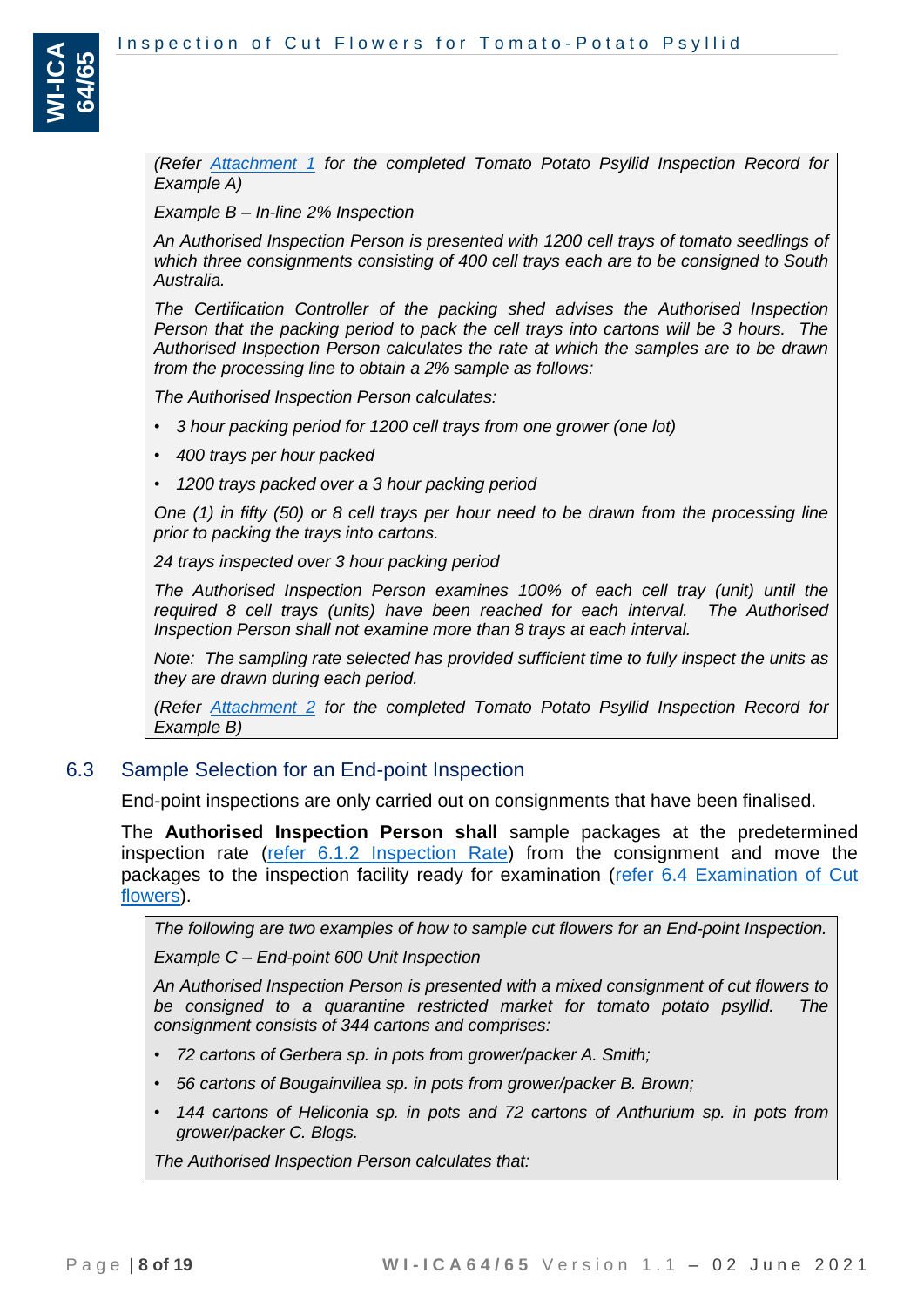

*A. Smith's 72 cartons represent 21% of the consignment;* 

*B Brown's 56 cartons represent 16% of the consignment;*

*C Blogs' 144 cartons of (Heliconia sp.) represents 42% and 72 cartons of (Anthurium sp.) represents 21% of the consignment respectively.*

*The Authorised Inspection Person determines that the proportion of cut flowers in pots to be examined from each grower will be based on the percentage of each growers cut flowers in the consignment.*

*The Authorised Inspection Person calculates the number of units to examine from each grower as follows:*

*The number of A. Smith's Gerbera sp. to examine is 600 × 21% = 126 units*

*The number of B. Brown's Bougainvillea sp. to examine is 600 × 16% = 96 units*

*The number of C Blogs' Heliconia sp to examine is 600 × 42% = 252 units, and the number of Anthurium sp. to examine is 600 x 21% = 126 units*

*The Authorised Inspection Person draws cut flowers at random from each grower until they have examined the required number of units.*

*(Refer [Attachment 3](#page-14-0) for the completed Tomato Potato Psyllid Inspection Record for Example C)* 

*Example D – End Point 2% Inspection*

*An Authorised Inspection Person is presented with a mixed consignment of red and yellow Gerbera sp. (in pots) which are to be consigned to a quarantine restricted market for tomato potato psyllid. The consignment comprises:*

*Six (6) pallets of red Gerbera sp. and four (4) pallets of yellow Gerbera sp. from grower/packer J. Smith.*

*The consignment totals 120 cartons with each pallet comprising 12 cartons.*

*The Authorised Inspection Person calculates that there are:*

- *72 cartons of red Gerbera sp. representing 60% of the consignment; and*
- *48 cartons of yellow Gerbera sp. representing 40% of the consignment.*

*The Authorised Inspection Person determines that the proportion of packages to be sampled will be based on the percentage of red and yellow Gerbera sp. (in pots) in the consignment.*

*The Authorised Inspection Person calculates the number of red and yellow Gerbera sp. sample packages to take as follows:*

- *2% × 72 packages = 2 packages (always round up to next whole number)*
- *2% × 48 packages = 1 packages (always round up to next whole number)*

*The Authorised Inspection Person draws sample packages at random from the pallets to achieve 3 packages (2 red and 1 yellow Gerbera sp. [in pots] in packages).* 

*The Authorised Inspection Person examines 100% of units within each sample package.*

*(Refer [Attachment 4](#page-14-1) for the completed Tomato Potato Psyllid Inspection Record for Example D)*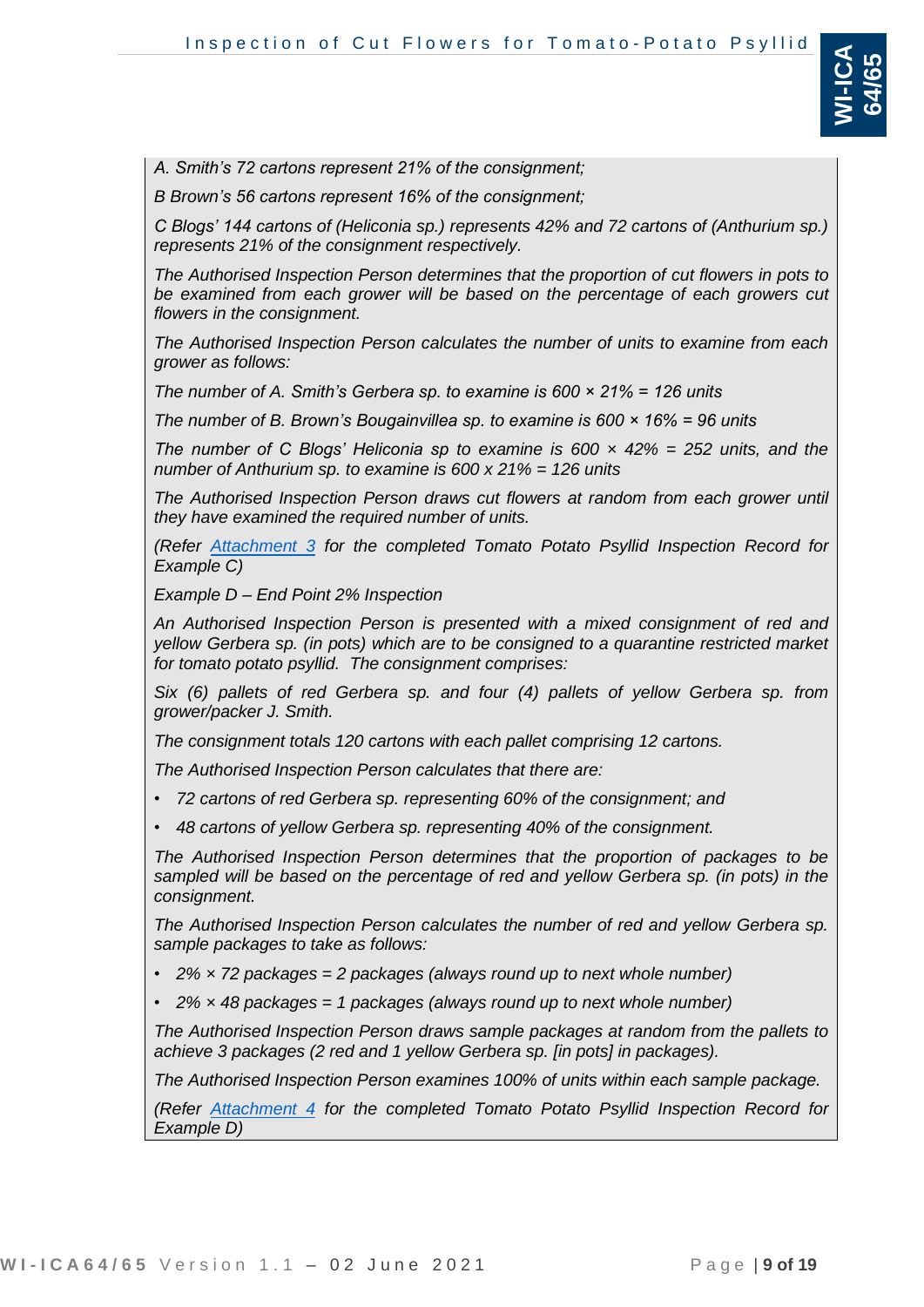

#### <span id="page-9-0"></span>6.4 Examination of Cut flowers

An **Authorised Inspection Person shall** examine cut flowers after drawing the required number and depending on the inspection type and rate (refer [6.1.1 Inspection Type](#page-5-3) and [6.1.2 Inspection Rate\)](#page-5-4).

Where a 2% rate is nominated by the Certification Controller, an **Authorised Inspection Person shall** examine 100% of the cut flowers contained in each sample package.

Where a 600 unit rate is nominated by the Certification Controller, an **Authorised Inspection Person shall** not examine more than 600 units.

All cut flowers examinations **shall** be carried out by an **Authorised Inspection Person**.

#### The **Authorised Inspection Person shall**:

- 1. move all cut flowers to the inspection area;
- 2. record information on the *Tomato Potato Psyllid Inspection Record* in accordance with the Interstate Certification Assurance Operational Procedures *Post-Harvest Treatment and Inspection of Cut Flowers for Tomato Potato Psyllid* [ICA-64] and *Fumigation of Cut Flowers with Ethyl Formate for Tomato-Potato Psyllid* [ICA-65] .
- 3. place cut flowers on the inspection bench;
- 4. visually examine the required number of units [\(refer 6.1.2 Inspection Rate\)](#page-5-4) for tomato potato psyllid;

Cut flowers selected for inspection **must** be thoroughly inspected on both sides of the leaves, flowers and stems. Particular attention **shall** be paid to areas that may provide shelter to tomato potato psyllid such as the flowers and stem axils.

The **Authorised Inspection Person** will use, as necessary, a hand lens of at least X10 magnification or similar device to assist in the examination of cut flowers for the detection of tomato potato psyllid.

The **Authorised Inspection Person** where possible, **shall** shake/tap foliage over a clean white inspection tray for a minimum of 10 seconds to dislodge any insects. The **Authorised Inspection Person** will then inspect the tray for signs of tomato potato psyllid. This process is to be repeated until the required number of units has been inspected.

The **Authorised Inspection Person** should ensure that any tapping and shaking during the inspection does not damage the sampled units.

Where packages are fully unpacked during the examination of the produce, the **Authorised Inspection Person shall** examine the sample package (and lid if applicable) for the presence of suspect tomato potato psyllid.

- 5. place sampled units back into the package, where applicable, until the sample package has been fully repacked;
- 6. return the sample packages to the consignment or lot following the inspection;
- 7. record information on the Tomato Potato Psyllid Inspection Record in accordance with the of Interstate Certification Assurance Operational Procedures *Post-Harvest Treatment and Inspection of Cut Flowers for Tomato Potato Psyllid* [ICA-64] and *Fumigation of Cut Flowers with Ethyl Formate for Tomato-Potato Psyllid* [ICA-65] *.*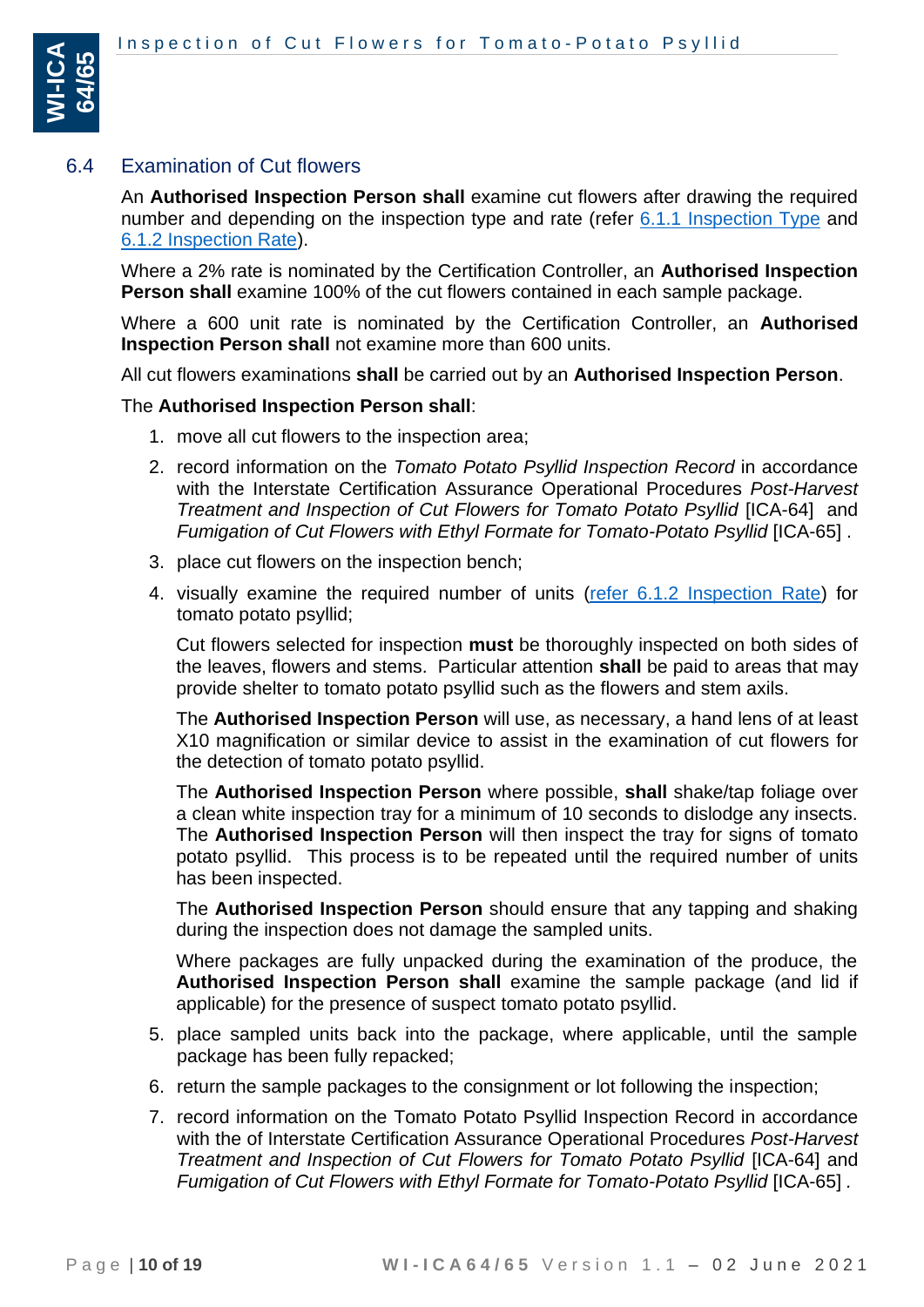

### <span id="page-10-0"></span>6.5 Suspect Tomato Potato Psyllid Detection

The **Authorised Inspection Person shall** immediately advise the Certification Controller of the detection of suspect tomato potato psyllid. The **Authorised Inspection Person shall** take a sample and reject and segregate all produce in the consignment or lot until the sample results are returned to the business.

The **Authorised Inspection Person shall** determine by reference illustrations and photographs (refer Attachment 6 Identification of Tomato Potato Psyllid) whether the sample is suspect tomato potato psyllid.

Should the Authorised Inspection Person determine the sample to be suspect tomato potato psyllid, the sample **shall** be submitted to an Approved Taxonomist in accordance with the Interstate Certification Assurance Procedures *Post-Harvest Treatment and Inspection of Cut Flowers for Tomato Potato Psyllid* [ICA-64] and *Fumigation of Cut Flowers with Ethyl Formate for Tomato-Potato Psyllid* [ICA-65] *.*

If the suspect psyllids is subsequently confirmed not to be tomato potato psyllid by the **Authorised Inspection Person**, all rejected product that is held in the consignment or lot may be reconsidered for certification provided all requirements of ICA-64 have been met.

#### <span id="page-10-1"></span>6.6 Sampling Suspect Tomato Potato Psyllid

#### <span id="page-10-2"></span>**6.6.1 Taking the Sample**

All suspect tomato potato psyllid samples **must** be submitted to an Approved Taxonomist by an **Authorised Inspection Person**. Where possible, an **Authorised Inspection Person** should take more than one sample.

The **Authorised Inspection Person shall** take each sample by:

- 1. carefully retrieving the suspect tomato potato psyllid with an appropriate instrument i.e. brush, forceps or scalpel;
- 2. placing the suspect tomato potato psyllid in a specimen bottle that contains an appropriate preservative material i.e. methylated spirits.

Where a suspect tomato potato psyllid is contained on the cut flowers or foliage, or part of the cut flowers or foliage with the suspect tomato potato psyllid **must** be wrapped in damp paper towel and placed into a plastic bag without a preservative material i.e. methylated spirits.

- 3. completing a Sample Submission Form (refer [Attachment 5](#page-16-0) for correctly completed example) for each sample taken; and
- 4. placing the specimen bottle or produce (if applicable) along with completed sample submission form into a sealable plastic bag.

The **Authorised Inspection Person shall** forward the sample to an Approved Taxonomist within 24 hours of the sample being taken.

Where a suspect pest sample cannot be delivered in person by an **Authorised Inspection Person**, the sample **shall** be forwarded by secured mail or courier to an Approved Taxonomist for identification.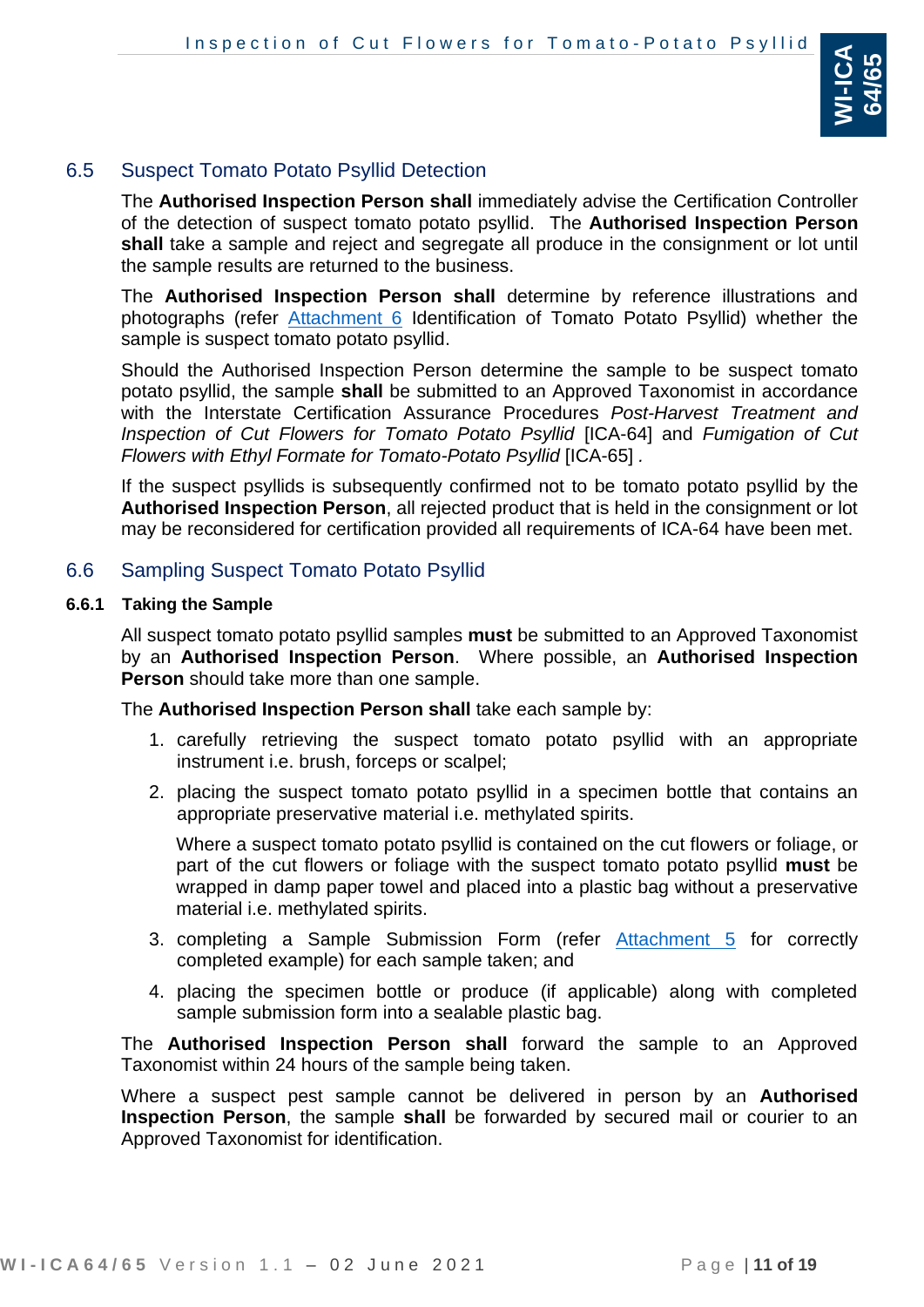

#### <span id="page-11-0"></span>6.7 Issuance of a Plant Health Assurance Certificate

Following examination of the produce and when the **Authorised Inspection Person** is satisfied that all the conditions and restrictions associated with the produce described on the Tomato Potato Psyllid Inspection Record have been met the **Authorised Inspection Person shall** issue a Plant Health Assurance Certificate in accordance with Interstate Certification Assurance Operational Procedures *Post-Harvest Treatment and Inspection of Cut Flowers for Tomato Potato Psyllid* [ICA-64] and *Fumigation of Cut Flowers with Ethyl Formate for Tomato-Potato Psyllid* [ICA-65] and *Guidelines for Completion of Plant Health Assurance Certificates* [WI-QA015].

# <span id="page-11-1"></span>7 ATTACHMENTS

| <b>Attachment 1</b> | <b>Tomato Potato Psyllid Inspection Record</b> | (COMPLETED<br><b>EXAMPLE)</b>        |
|---------------------|------------------------------------------------|--------------------------------------|
| <b>Attachment 2</b> | <b>Tomato Potato Psyllid Inspection Record</b> | <b>(COMPLETED</b><br><b>EXAMPLE)</b> |
| <b>Attachment 3</b> | <b>Tomato Potato Psyllid Inspection Record</b> | (COMPLETED<br><b>EXAMPLE)</b>        |
| <b>Attachment 4</b> | <b>Tomato Potato Psyllid Inspection Record</b> | <b>(COMPLETED</b><br><b>EXAMPLE)</b> |
| <b>Attachment 5</b> | <b>Sample Submission Form</b>                  | (COMPLETED<br><b>EXAMPLE)</b>        |
| <b>Attachment 6</b> | <b>Identification of Tomato Potato Psyllid</b> |                                      |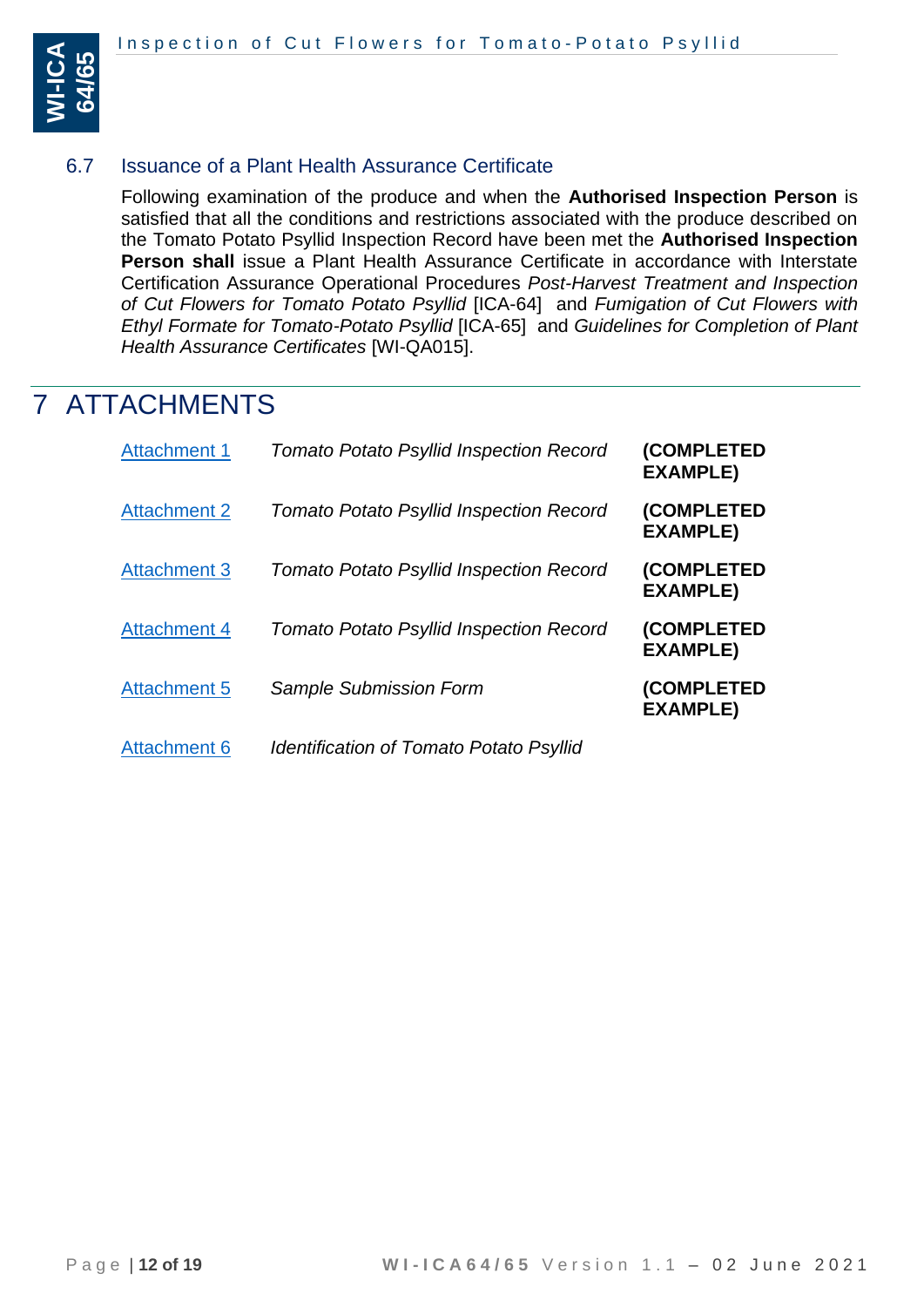|                                                            | Date of Inspection 23/04/16               |                                                |                                           | Package Identification                                                                                                               |
|------------------------------------------------------------|-------------------------------------------|------------------------------------------------|-------------------------------------------|--------------------------------------------------------------------------------------------------------------------------------------|
| Somewhere WA                                               |                                           | Place of Inspection ABC P/L Lot 1 Tomato Lane, |                                           | IP Number (if applicable)<br>W9999                                                                                                   |
| A.I. Person                                                | Name of Authorised Inspection Person      |                                                |                                           | Name & Address of Grower and or Packer<br>(if multiple, list in comments/findings column) ABC P/L Lot<br>1 Tomato Lane, Somewhere WA |
| Inspection Type<br>$\square$ End-point<br><b>Ø</b> In-line |                                           |                                                |                                           | Produce Type (if multiple, list in comments/findings column)<br>Geraldton Wascut Adwers                                              |
| Inspection Rate<br>☑ 600 Unit<br>$\square$ 2%              |                                           |                                                |                                           | Total Number of Packages in<br>Consignment/Lot Vist separately if multiple commodities)<br>$15 \text{}$                              |
| Notes:                                                     |                                           |                                                |                                           | PHAGNO(s) 9993,9994,9995                                                                                                             |
| Package<br>No.                                             | Time<br>sample<br>taken (in-<br>line only | Number of<br>Units                             | Total<br><b>Mumber</b> of<br><b>Units</b> | Comments/Findings                                                                                                                    |
| 1                                                          | 8:30am                                    | 100                                            | 100                                       |                                                                                                                                      |
| 2                                                          | $9:00$ am                                 | 100                                            | 200                                       |                                                                                                                                      |
| 3                                                          | $9:30$ am                                 | $\lambda$ 00                                   | 30Q                                       |                                                                                                                                      |
| 4                                                          | 10:00am                                   | 100                                            | 400                                       |                                                                                                                                      |
| 5                                                          | 10:30 am                                  | 190                                            | 500                                       |                                                                                                                                      |
| 6                                                          | $1\,$ $\sim$ $0$ $\alpha$ $\approx$       | JQQ                                            | 600                                       |                                                                                                                                      |
| 7<br>8                                                     |                                           |                                                |                                           |                                                                                                                                      |
|                                                            |                                           |                                                |                                           |                                                                                                                                      |
| 10<br>11                                                   |                                           |                                                |                                           |                                                                                                                                      |
| 12                                                         |                                           |                                                |                                           |                                                                                                                                      |
| 1 <sup>3</sup><br>14                                       |                                           |                                                |                                           |                                                                                                                                      |
| 15                                                         |                                           |                                                |                                           |                                                                                                                                      |
| $\checkmark$<br>Pass                                       | Fail                                      |                                                |                                           | Signature of Authorised Inspection Person: AJ Person                                                                                 |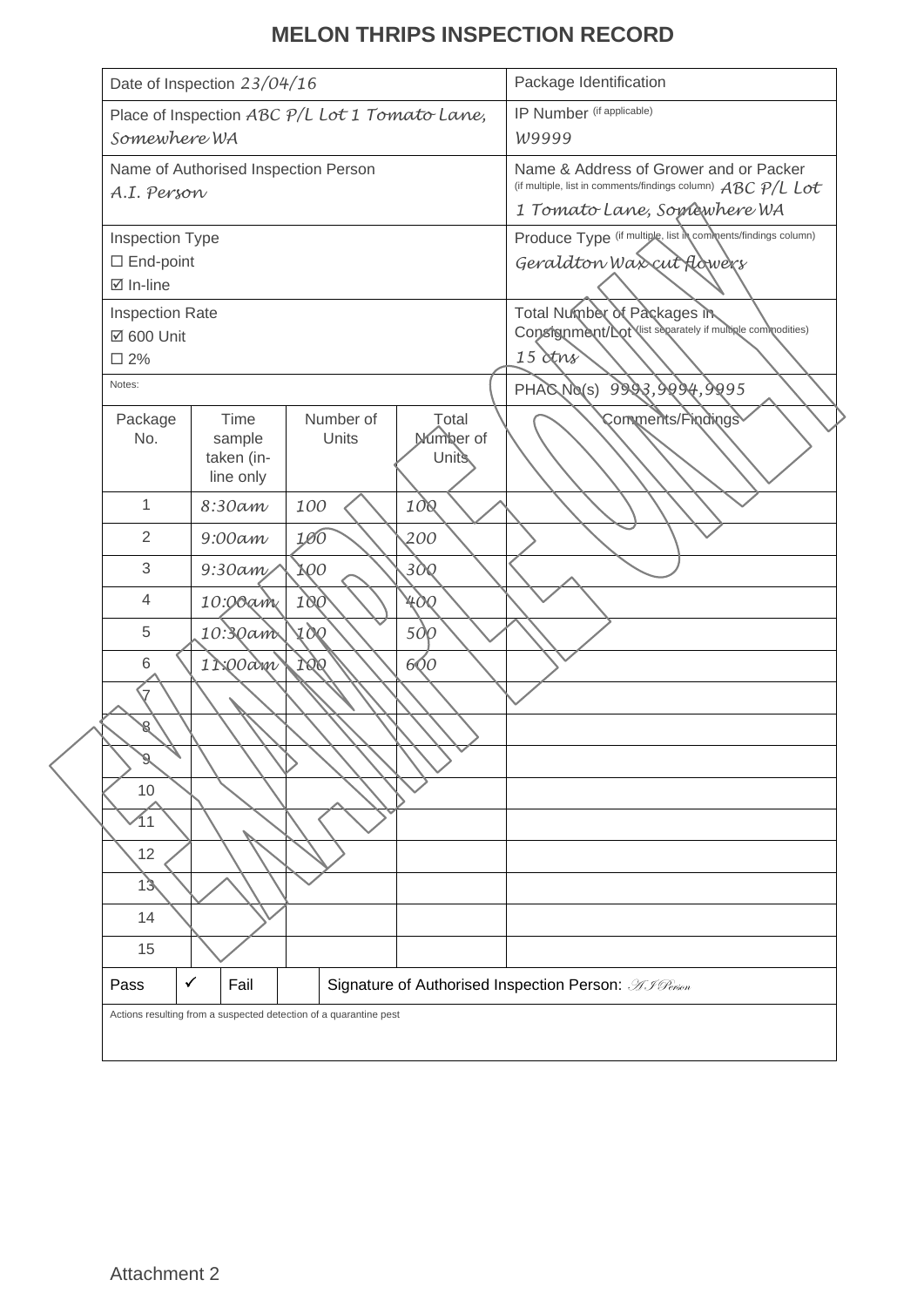<span id="page-13-0"></span>

|                                                                   | Date of Inspection 23/04/16               |                                                                   |                             | Package Identification                                                                                                                     |
|-------------------------------------------------------------------|-------------------------------------------|-------------------------------------------------------------------|-----------------------------|--------------------------------------------------------------------------------------------------------------------------------------------|
| Somewhere WA                                                      |                                           | Place of Inspection ABC $P/L$ Lot 1 Tomato Lane,                  |                             | IP Number (if applicable)<br>W9999                                                                                                         |
| A.I. Person                                                       | Name of Authorised Inspection Person      |                                                                   |                             | Name & Address of Grower and or Packer<br>(if multiple, list in comments/findings column) $ABC$ $P/L$ $Lot$<br>1 Tomato Lane, Somewhere WA |
| <b>Inspection Type</b><br>$\square$ End-point<br><b>Ø</b> In-line |                                           |                                                                   |                             | Produce Type (if multiple, list in comments/findings column)<br>Geraldton Wax cut flowers                                                  |
| <b>Inspection Rate</b><br>$\Box$ 600 Unit<br>☑ 2%                 |                                           |                                                                   |                             | Total Number of Packages in<br>Consignment/Lot (list separately if multiple commodities)<br>15 ctns                                        |
| Notes:                                                            |                                           |                                                                   |                             | PHAC No(s) 8993, 8994, 8995                                                                                                                |
| Package<br>No.                                                    | Time<br>sample<br>taken (in-<br>line only | Number of<br>Units                                                | Total<br>Number of<br>Units | Comments/Findings                                                                                                                          |
| 1                                                                 | 8:15am                                    | 8                                                                 | $\boldsymbol{8}$            |                                                                                                                                            |
| $\overline{2}$                                                    | 8:30am                                    | 8                                                                 | $\boldsymbol{8}$            |                                                                                                                                            |
| 3<br>$\overline{4}$                                               | 8:45 am                                   | 8                                                                 | $\boldsymbol{8}$            |                                                                                                                                            |
| 5                                                                 |                                           |                                                                   |                             |                                                                                                                                            |
| $\,6$                                                             |                                           |                                                                   |                             |                                                                                                                                            |
| $\overline{7}$                                                    |                                           |                                                                   |                             |                                                                                                                                            |
| $\,8\,$                                                           |                                           |                                                                   |                             |                                                                                                                                            |
| 9                                                                 |                                           |                                                                   |                             |                                                                                                                                            |
| 10                                                                |                                           |                                                                   |                             |                                                                                                                                            |
| 加                                                                 |                                           |                                                                   |                             |                                                                                                                                            |
| 12<br>1 <sub>3</sub>                                              |                                           |                                                                   |                             |                                                                                                                                            |
| 14                                                                |                                           |                                                                   |                             |                                                                                                                                            |
| 15<br>Pass                                                        | Fail                                      |                                                                   |                             | Signature of Authorised Inspection Person: 31 Ferson                                                                                       |
|                                                                   |                                           | Actions resulting from a suspected detection of a quarantine pest |                             |                                                                                                                                            |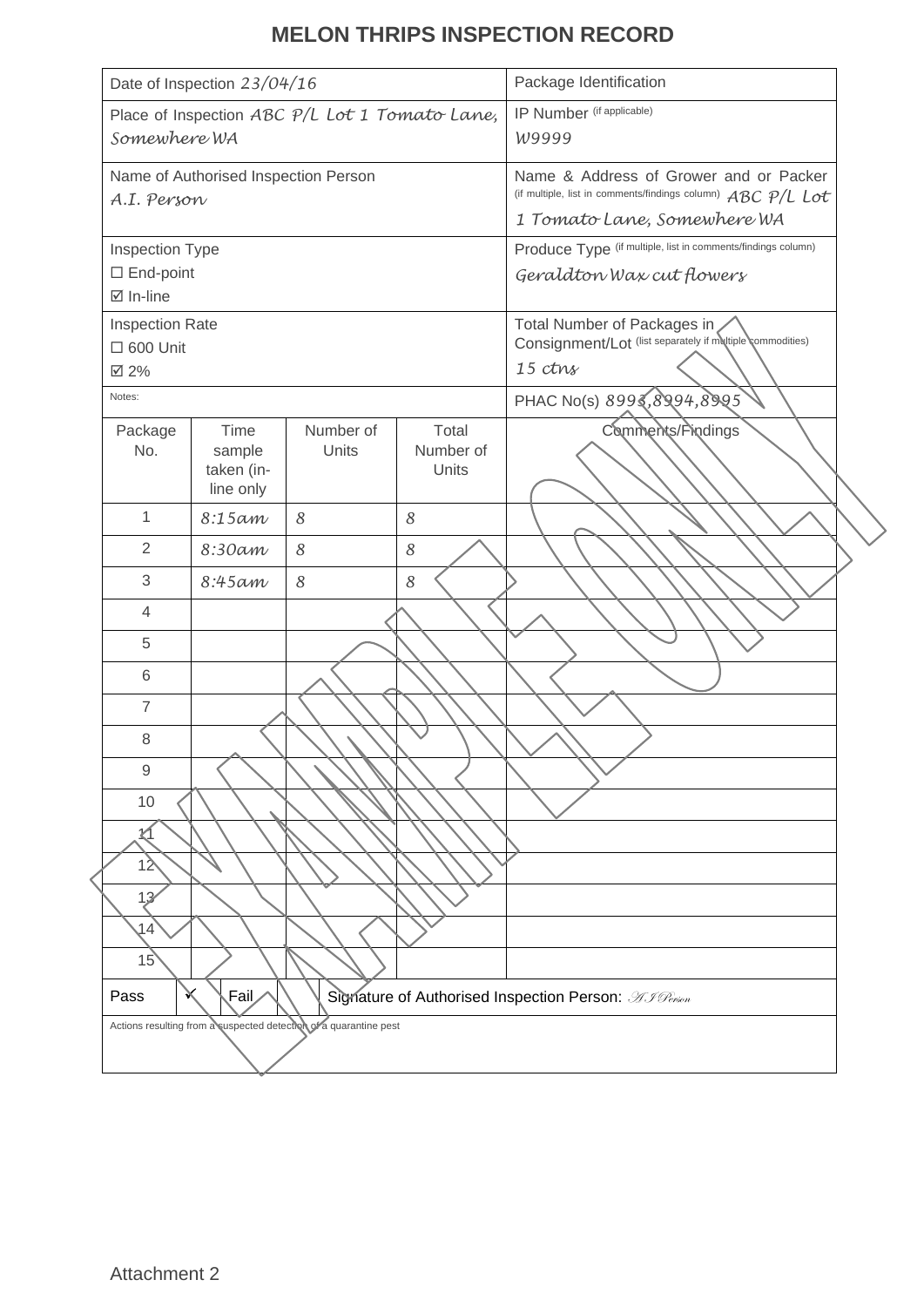<span id="page-14-1"></span><span id="page-14-0"></span>

| IP Number (if applicable)<br>Place of Inspection ABC $P/L$ Lot 1 Tomato Lane,<br>Somewhere WA<br>A. Smith W9898 B. Brown W9991, C.<br>Blogs W9992<br>Name of Authorised Inspection Person<br>Name & Address of Grower and or Packer<br>(if multiple, list in comments/findings column)<br>A.I. Person<br>Produce Type (if multiple, list in comments/findings column)<br>Inspection Type<br>☑ End-point<br>$\Box$ In-line<br>Total Number of Packages in Consignment/Lot<br><b>Inspection Rate</b><br>(list separately if multiple commodities)<br>☑ 600 Unit<br>Gerbera 72 cartons, Bougainvillea 56<br>$\square$ 2% |
|-----------------------------------------------------------------------------------------------------------------------------------------------------------------------------------------------------------------------------------------------------------------------------------------------------------------------------------------------------------------------------------------------------------------------------------------------------------------------------------------------------------------------------------------------------------------------------------------------------------------------|
|                                                                                                                                                                                                                                                                                                                                                                                                                                                                                                                                                                                                                       |
|                                                                                                                                                                                                                                                                                                                                                                                                                                                                                                                                                                                                                       |
|                                                                                                                                                                                                                                                                                                                                                                                                                                                                                                                                                                                                                       |
|                                                                                                                                                                                                                                                                                                                                                                                                                                                                                                                                                                                                                       |
|                                                                                                                                                                                                                                                                                                                                                                                                                                                                                                                                                                                                                       |
|                                                                                                                                                                                                                                                                                                                                                                                                                                                                                                                                                                                                                       |
|                                                                                                                                                                                                                                                                                                                                                                                                                                                                                                                                                                                                                       |
| cartons, Helíconía 144 cartons, Anthuríum<br>72 cartons                                                                                                                                                                                                                                                                                                                                                                                                                                                                                                                                                               |
| Notes:                                                                                                                                                                                                                                                                                                                                                                                                                                                                                                                                                                                                                |
| PHAC No(s) 8991                                                                                                                                                                                                                                                                                                                                                                                                                                                                                                                                                                                                       |
| Comments Findings<br>Time<br>Number of<br><b>Total Number</b><br>Package<br>Units<br>of Units<br>No.<br>sample                                                                                                                                                                                                                                                                                                                                                                                                                                                                                                        |
| taken (in-<br>line only                                                                                                                                                                                                                                                                                                                                                                                                                                                                                                                                                                                               |
| Gerbera sp A Smith Somewhere WA<br>1<br>126<br>126                                                                                                                                                                                                                                                                                                                                                                                                                                                                                                                                                                    |
| Bougainvilleasp BBrown somewhere WA<br>$\overline{2}$<br>96<br>222                                                                                                                                                                                                                                                                                                                                                                                                                                                                                                                                                    |
| 3<br>Heliconia sp & Blogs Somewhere WA<br>50<br>272                                                                                                                                                                                                                                                                                                                                                                                                                                                                                                                                                                   |
| Helíconía sp & Blogs Somewhere WA<br>4<br>50<br>322                                                                                                                                                                                                                                                                                                                                                                                                                                                                                                                                                                   |
| Heliconia sp C Blogs Somewhere WA<br>5<br>50<br>372                                                                                                                                                                                                                                                                                                                                                                                                                                                                                                                                                                   |
| Helícoria sp C Blogs Somewhere WA<br>6<br>422<br>50                                                                                                                                                                                                                                                                                                                                                                                                                                                                                                                                                                   |
| Heliconia spc Blogs Somewhere WA<br>$\overline{7}$<br>5Ò<br>472                                                                                                                                                                                                                                                                                                                                                                                                                                                                                                                                                       |
| Heliconia sp C Blogs Somewhere WA<br>8<br>$\overline{2}$<br>474                                                                                                                                                                                                                                                                                                                                                                                                                                                                                                                                                       |
| Anthurium pl Blogs Somewhere WA<br>9<br>26                                                                                                                                                                                                                                                                                                                                                                                                                                                                                                                                                                            |
| 10                                                                                                                                                                                                                                                                                                                                                                                                                                                                                                                                                                                                                    |
| 11                                                                                                                                                                                                                                                                                                                                                                                                                                                                                                                                                                                                                    |
| 12                                                                                                                                                                                                                                                                                                                                                                                                                                                                                                                                                                                                                    |
| 13                                                                                                                                                                                                                                                                                                                                                                                                                                                                                                                                                                                                                    |
| 14                                                                                                                                                                                                                                                                                                                                                                                                                                                                                                                                                                                                                    |
| 15                                                                                                                                                                                                                                                                                                                                                                                                                                                                                                                                                                                                                    |
| ∉ail<br>Signature of Authorised Inspection Person: 800 Person<br>Pass                                                                                                                                                                                                                                                                                                                                                                                                                                                                                                                                                 |
| Actions resulting from a suspected detection of a quarantine pest                                                                                                                                                                                                                                                                                                                                                                                                                                                                                                                                                     |
|                                                                                                                                                                                                                                                                                                                                                                                                                                                                                                                                                                                                                       |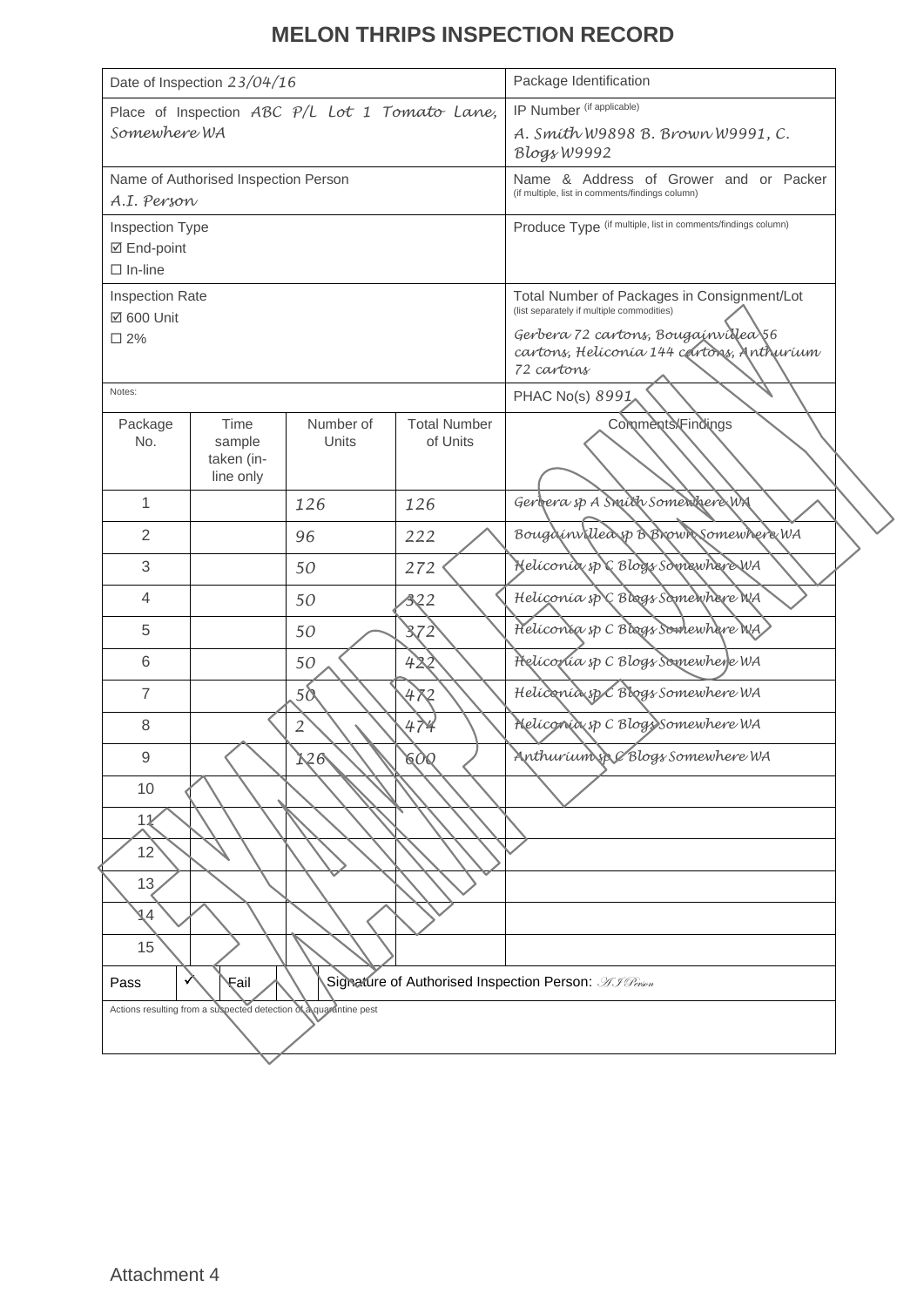|                                       | Date of Inspection 23/04/16                                      |                                                |                     | Package Identification                                                                    |
|---------------------------------------|------------------------------------------------------------------|------------------------------------------------|---------------------|-------------------------------------------------------------------------------------------|
| Somewhere WA                          |                                                                  | Place of Inspection ABC P/L Lot 1 Tomato Lane, |                     | IP Number (if applicable)<br>W9999                                                        |
| A.I. Person                           | Name of Authorised Inspection Person                             |                                                |                     | Name & Address of Grower and or Packer<br>(if multiple, list in comments/findings column) |
|                                       |                                                                  |                                                |                     | J. Smith Green Lane Somewhere WA                                                          |
| Inspection Type                       |                                                                  |                                                |                     | Produce Type (if multiple, list in comments/findings column)                              |
| ☑ End-point                           |                                                                  |                                                |                     | Gerbera sp.                                                                               |
| $\Box$ In-line                        |                                                                  |                                                |                     | Total Number of Packages in Consignment/Lot (list                                         |
| Inspection Rate<br>$\square$ 600 Unit |                                                                  |                                                |                     | separately if multiple commodities)                                                       |
| ☑ 2%                                  |                                                                  |                                                |                     | 120 cartons                                                                               |
| Notes:                                |                                                                  |                                                |                     | PHAC No(s) 8884                                                                           |
| Package                               | Time                                                             | Number of                                      | <b>Total Number</b> | Comments/Findings                                                                         |
| No.                                   | sample<br>taken (in-                                             | Units                                          | of Units            |                                                                                           |
|                                       | line only                                                        |                                                |                     |                                                                                           |
| $\mathbf{1}$                          |                                                                  | 36                                             | 36                  | Red Gerbera sp J Snoith Rablard Q 4110                                                    |
| $\overline{2}$                        |                                                                  | 36                                             | 72                  | Red Genberd sp) Smith Pallard Q 4110                                                      |
| 3                                     |                                                                  | 36                                             | 168                 | Gerbera sp Smoth Pallara & 4110<br>Yellow                                                 |
| $\overline{4}$                        |                                                                  |                                                |                     |                                                                                           |
| 5                                     |                                                                  |                                                |                     |                                                                                           |
| 6                                     |                                                                  |                                                |                     |                                                                                           |
| $\overline{7}$                        |                                                                  |                                                |                     |                                                                                           |
| $\,8\,$                               |                                                                  |                                                |                     |                                                                                           |
| 9                                     |                                                                  |                                                |                     |                                                                                           |
| 10                                    |                                                                  |                                                |                     |                                                                                           |
| 1 ለ                                   |                                                                  |                                                |                     |                                                                                           |
| $12^{\circ}$                          |                                                                  |                                                |                     |                                                                                           |
| 13                                    |                                                                  |                                                |                     |                                                                                           |
| 14                                    |                                                                  |                                                |                     |                                                                                           |
| 15                                    |                                                                  |                                                |                     |                                                                                           |
| Pass                                  | Fail                                                             |                                                |                     | Signature of Authorised Inspection Person: AIPerson                                       |
|                                       | Actions resulting hom a suspected detection of a quarantine pest |                                                |                     |                                                                                           |
|                                       |                                                                  |                                                |                     |                                                                                           |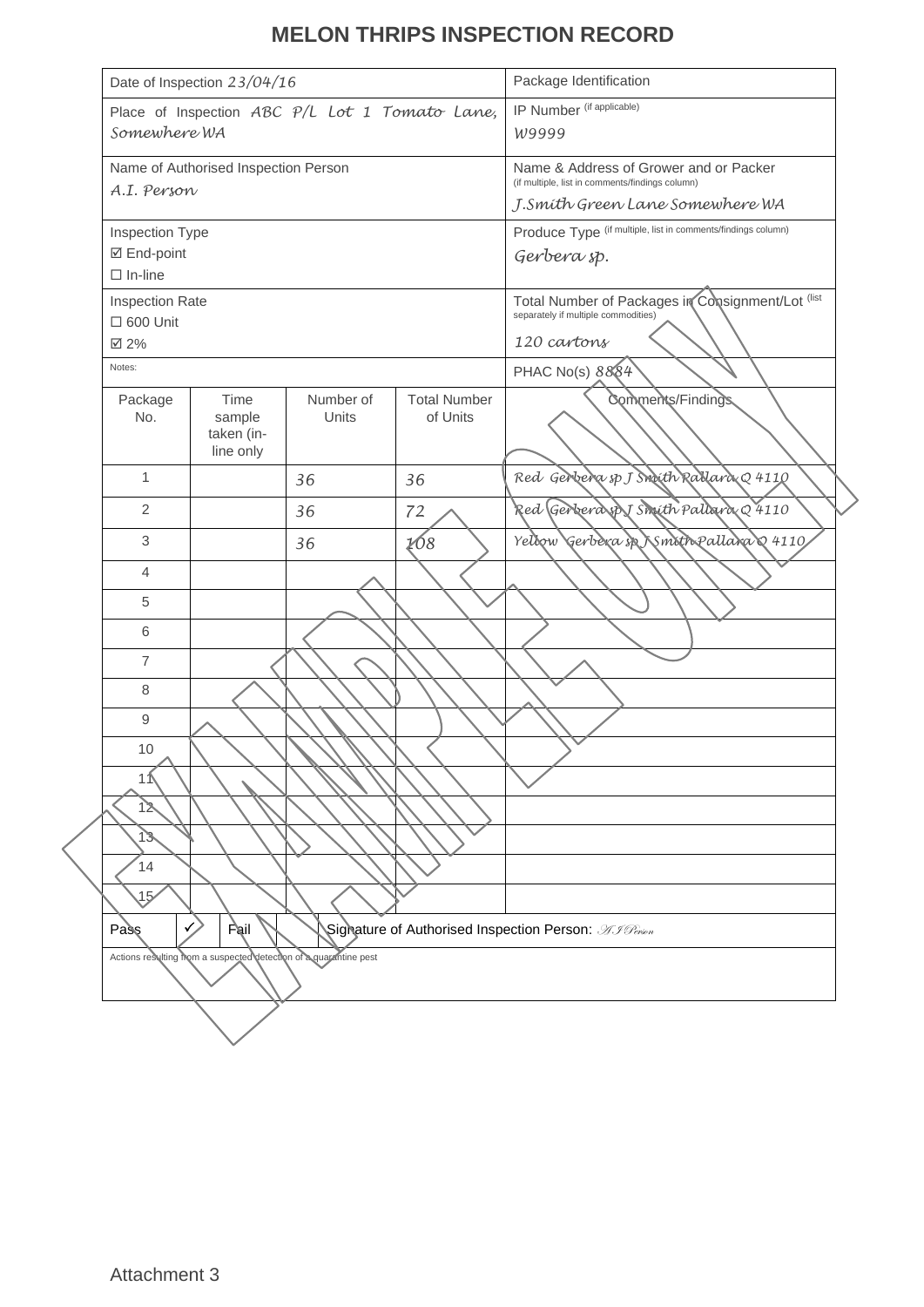<span id="page-16-0"></span>

| Authorised<br>Inspection Person C. Smith<br>Name                                                                                |                                                             | IP Number of<br>Accredited<br><b>Business</b>                   | W9898                                                                                       |
|---------------------------------------------------------------------------------------------------------------------------------|-------------------------------------------------------------|-----------------------------------------------------------------|---------------------------------------------------------------------------------------------|
| Name and<br>address of<br>grower/packer or<br>IP number of the<br>produce that<br>sample was taken                              | <b>B</b> Brown Chef Rd Somewhere                            | Type of produce<br>& quantity from<br>which sample<br>was taken | Type of produce:<br>Geraldton Wax cut flowers<br>Quantity of produce:<br>$15 \text{ c}$ tns |
| Date sample was<br>taken                                                                                                        | 23/04/17                                                    | Date sample<br>was submitted to<br>Diagnostician                | 23/04/17                                                                                    |
| Contact<br>Telephone No                                                                                                         | 08 9999 9999                                                | Email/Fax No                                                    | 08 9999 9998                                                                                |
| <b>SAMPLE DETAILS</b>                                                                                                           |                                                             |                                                                 |                                                                                             |
| Type of Sample: (e.g. insect, leaves, seeds)                                                                                    | insect                                                      |                                                                 |                                                                                             |
|                                                                                                                                 |                                                             |                                                                 |                                                                                             |
|                                                                                                                                 | Diagnosis request: (e.g. identify insect, disease, seed)    |                                                                 | Confirm whether tomato potato psyllid on not                                                |
|                                                                                                                                 |                                                             |                                                                 |                                                                                             |
| was taken. Include the type produce or crop<br>the sample was taken from, who took the<br>sample and why diagnosis is required. | Describe where, when and how the sample<br>Australia        | Geraldton Wax cut flowers                                       |                                                                                             |
|                                                                                                                                 |                                                             |                                                                 | Diagnosis required for market/access to South                                               |
|                                                                                                                                 | DIAGNOSIS DETAILS For Diagnostician Use Only                |                                                                 |                                                                                             |
| Date Sample Received                                                                                                            | 23/04/17                                                    | Date Sample Diagnosed                                           | 24/04/17                                                                                    |
|                                                                                                                                 | Confirmed as Tomato potato psyllid (Bactericera cockerelli) |                                                                 |                                                                                             |
| <b>Diagnosis Result</b>                                                                                                         |                                                             |                                                                 |                                                                                             |
|                                                                                                                                 |                                                             |                                                                 |                                                                                             |
| Method of Diagnosis                                                                                                             | <b>Microscope</b>                                           |                                                                 |                                                                                             |
| Comments                                                                                                                        |                                                             |                                                                 |                                                                                             |
| Diagnostician Name                                                                                                              | B. Bugg                                                     | <b>Diagnostician Position</b>                                   | Senior Entomologist                                                                         |